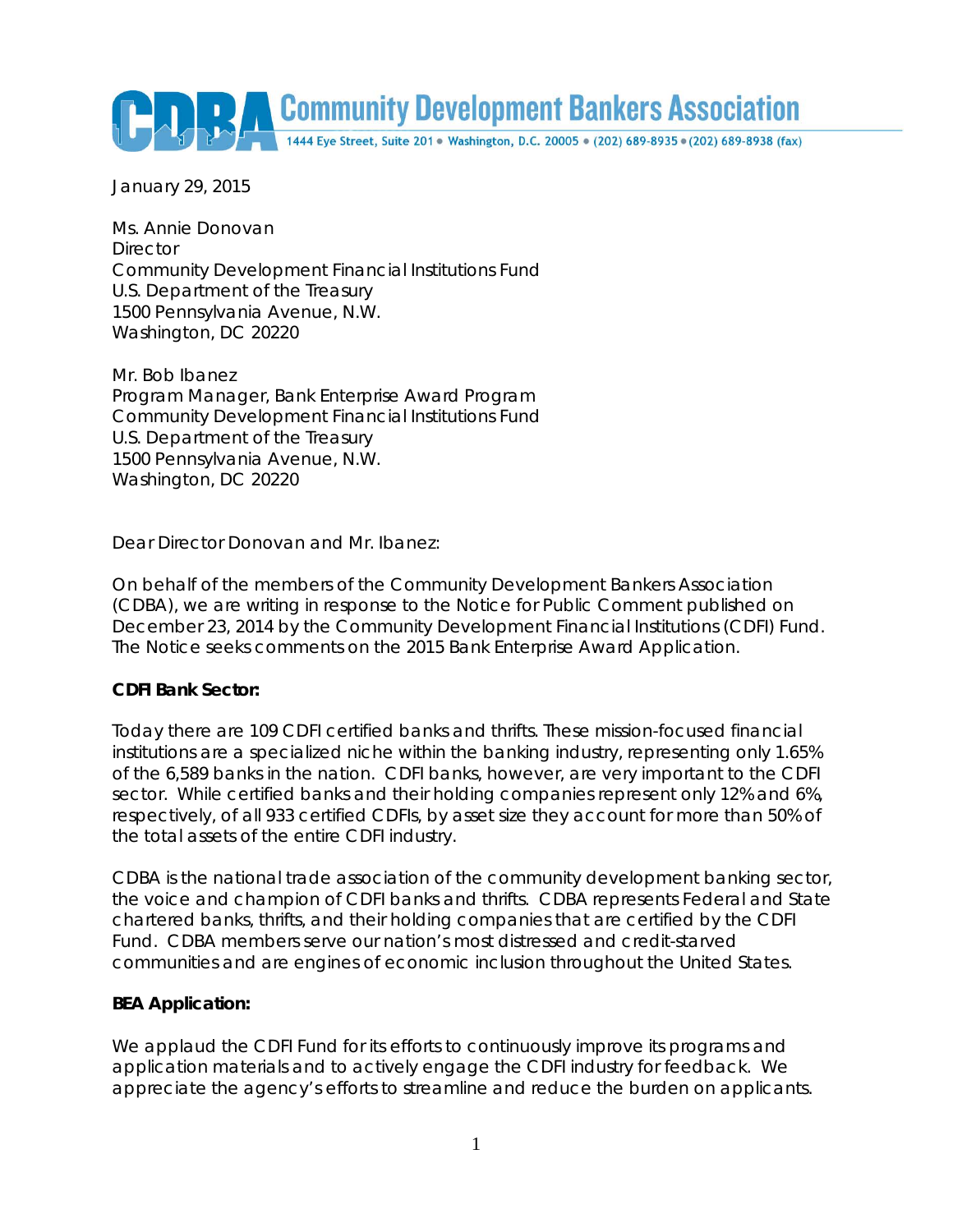The changes to the draft application are modest; thus, we will focus our comments on only the most significant changes.

# **A. Worksheet 3:**

Worksheet 3 is the only new data collection requirement in the draft application. We understand that Worksheet 3 was mandated by the Office of Management and Budget for all Federal grant programs. This new form requires applicants to indicate how they intend to use any BEA proceeds if awarded. Given the uncertainty of receiving a BEA grant and the amount of such award, we urge the CDFI Fund to maximize flexibility in allowing awardees to amend their use of funds reported in Worksheet 3 after receiving notification of an award. If Worksheet 3 is treated as an estimate only -- with no penalties or restrictions on amending its post-award notice -- the additional reporting burden of Worksheet 3 is minimal.

## **B. Baseline Period and Assessment Period Amounts**

An issue of great concern in the proposed 2015 application is the amended reporting of Baseline Period Amounts and Assessment Period Amounts. The draft 2015 application states that applicants that applied in 2014:

*"[M]ust ensure that the Baseline Period amounts in the 2015 BEA Application are identical to the FY 2014 BEA Application Assessment Period amounts reported for any activity reported in both the FY 2014 and FY 2015 BEA Program applications."*

We understand the rationale for this change is to provide a transition between the previous 2000 Census Data and the 2006-2010 American Community Survey for determining Distressed Community census tract eligibility. On the surface, this appears to be a fairly technical change. On the ground, however, this amendment will likely create significant unintended consequences and potential inequities across the applicant pool.

The great strength of the BEA Program is that it provides incentives for banks to channel resources to the most distressed census tracts -- while enabling banks to be flexible and respond to market demand. No market (or census tract) has consistent demand for credit or services every year and most BEA eligible Distressed Communities are difficult to serve even when demand exists. Providing a flexible incentive for banks to reach out to as many eligible census tracts as possible is key to achieving the goals of the program. By requiring use of the identical set of numbers, the amendment appears to lock banks into only reporting activities in the new 2015 Assessment Period for those census tracts designated in the prior application. If this is the case, banks that have expanded their service to new or different census tracts would be penalized; they would be prohibited from getting consideration on their new activities if a census tract(s) was not included in the prior application. We ask that the CDFI Fund address any ambiguities and continue to allow the banks full consideration under the BEA Program for such activities.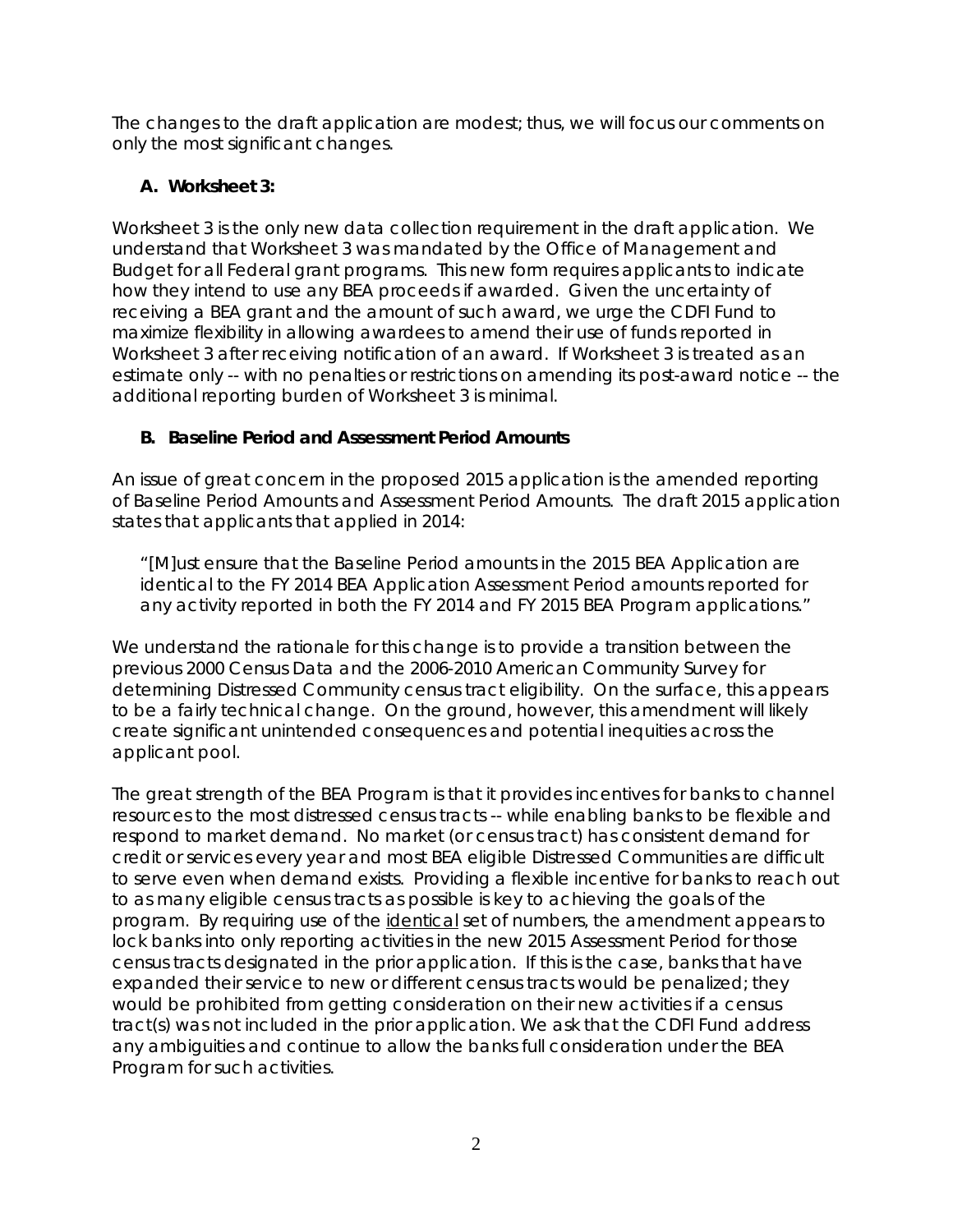A significant complicating factor is that eligibility of census tracts can change from one period to another. If a census tract was eligible in one year, but updated government data makes it ineligible in the next year, a BEA applicant should not be penalized. Unemployment rates, in particular, can fluctuate significantly within a short period of time; whereas poverty rates or median income data tends to be more stable and a more reliable long term indicator of distress. Requiring an applicant to report activity in a tract that is eligible in a Baseline Period, but ineligible in the Assessment Period is comparing apples to oranges. If a census tract loses eligibility between two periods, any Eligible Activities should be deducted from both the Baseline Period and the Assessment Period.

The proposed amendment creates significant inequities between banks that applied in FY 2014 and those that did not. FY 2014 applicants will be locked into reporting only activities in census tracts reported in the prior application. By contrast, non-FY 2014 applicants can report activity in any BEA eligible census tract. All applicants should be required to play by the same set of rules.

Finally, lack of advance notice of such a significant change is highly problematic. Many CDFI banks use the BEA Program proactively each year as a planning tool. Banks will identify eligible census tracts at the beginning of the year and do targeted outreach. This practice accomplishes a key goal of the program by encouraging banks to seek out and serve the most distressed communities.

Over the course of 2014, CDFI banks have proactively provided credit and services in BEA eligible census tracts in anticipation of reporting those activities in the 2015 application. In good faith, these banks have spent time and money engaging in activities, compiling documentation, and preparing for the upcoming round. It would be fundamentally unfair for the CDFI Fund to prohibit CDFI bank activities in the 2015 funding round after they have already completed activities per the requirements of the published regulations and all other current BEA Program guidance issued by the CDFI Fund. If the CDFI Fund wishes to explore ways to amend how Distressed Communities are designated from one funding round to the next, the CDFI banks would sincerely appreciate the opportunity to provide ideas and engage in a dialogue prior to implementation so that they can make informed business decisions ahead of time.

Recommendation: In the interests of fairness, CDBA strongly urges the CDFI Fund to refrain from implementing the proposed amendment to report of Baseline Period amounts and Assessment Period amounts for FY 2014 applicants.

#### **C. Small Dollar Consumer Loans:**

CDBA wishes to thank the CDFI Fund for accepting the recommendation made in its December 30, 2013 public comment letter that certain types of small dollar loans be included as BEA Eligible Activities. As noted in our letter, numerous CDFI banks have developed and/or are experimenting with small dollar consumer loan programs that are directly tied to enhancing financial literacy, repairing credit, and/or getting individuals out of a negative payday lending cycle. These small dollar loan programs create significant social impact, yet they are expensive to operate. Making this activity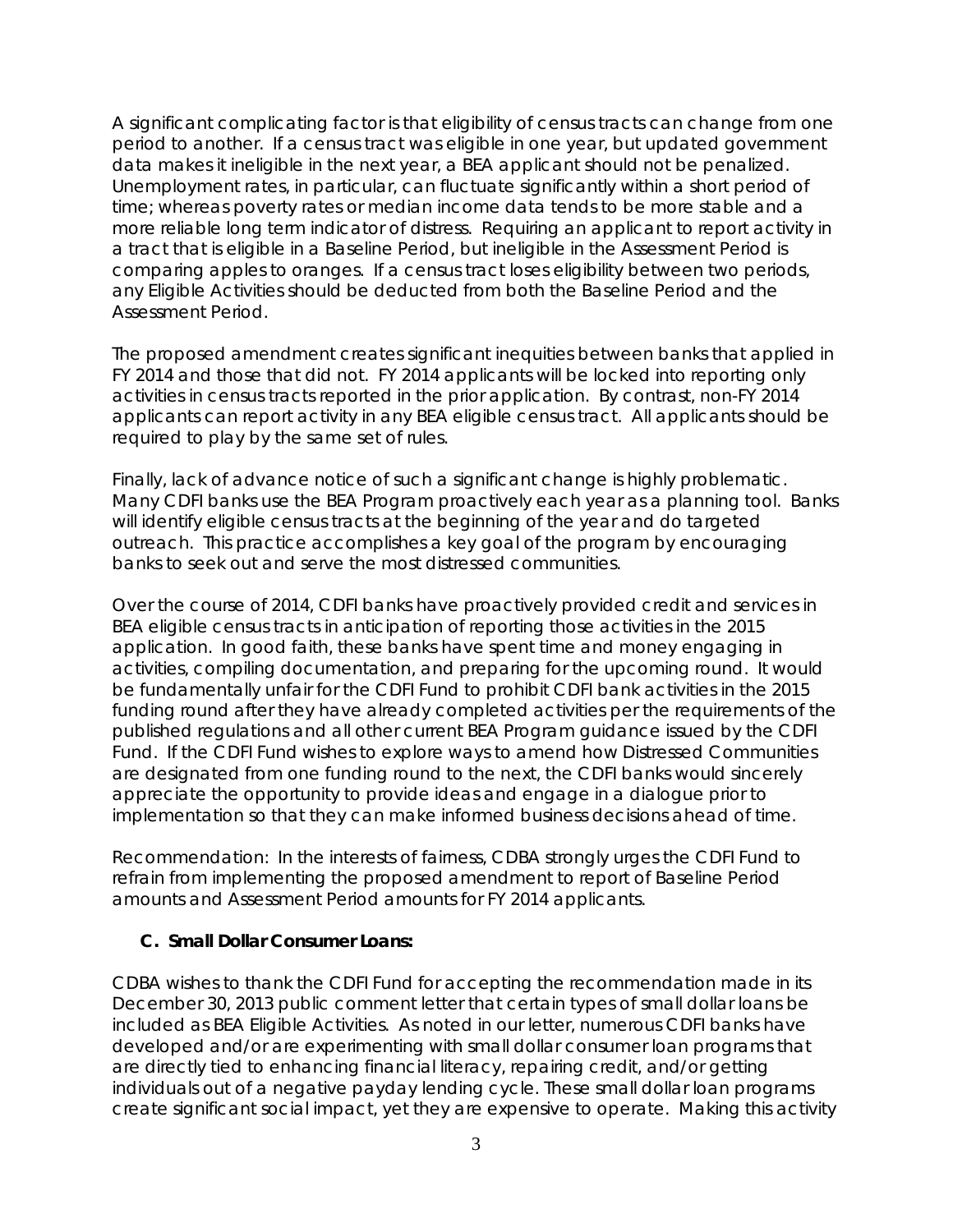a BEA Eligible Activity provides resources that can help banks provide these important products into the future.

Given the modest incomes of many CDFI bank customers, many are vulnerable to economic uncertainty -- such as the loss of a job. Further, many low and moderate income households are un- or underbanked. Access to the fast cash of payday or other predatory lenders in an emergency can further undermine the economic stability of vulnerable households. Such circumstances can result in a customer never building a credit history, having a blemished credit record, or being caught in a downward economic spiral of mounting payday debt. Building a credit history – or improving a weak credit score – is an important step in securing access to credit.

The CDFI Fund is seeking guidance to determine the appropriate definition of a Small Dollar Consumer Loan under the BEA Program. Many CDFI banks have developed products to help customers build credit and/or provide an alternative for payday and other predatory products. While many of these programs share similar features, each has unique attributes that are tailored to the people and communities they serve.

To give the CDFI Fund guidance on the Small Dollar Consumer Loan, CDBA offers the following examples of products currently offered by its members. Given the significant challenges faced by CDFI banks in combating the negative effects of predatory lenders on individuals and communities, it is important that the BEA Program definition allow for sufficient flexibility for banks to experiment and develop products tailored to the needs of their local markets.

ABC Bank, which serves the highly distressed Austin Neighborhood of Chicago, offers its Ready Cash loan as a payday alternative. This product is a closed end installment loan of \$300-1,000 for a term of 12 months or less with an 11.99% interest rate. The bank does not use credit scores, but requires borrowers to have a debt-to-income ratio of 55% or less. Verification of income is required with a paycheck stub or other proof of income (e.g. SSI payments). Structured to be quick and simple to obtain -- like a payday loan – this product is more affordable and without hidden fees or roll overs. To date, ten borrowers have accessed the Ready Cash loan and two loans have been written off. While not positioned as a payday alternative, the bank also offers a line of credit product that starts at \$1,000 with a 9.99% interest rate that can be used for household expenses that has proven popular with its customers.

BankPlus, based in rural Belzoni MS, has expanded to 59 branches across the state. BankPlus was one of the original 28 bank participants in the FDIC's landmark 2008 Small Dollar Loan Pilot Program. The bank's CreditPlus product was launched in 2008 as an alternative to high cost payday loans and check cashing services. To obtain a loan, customers must participate in a 3 hour financial literacy program. Borrowers with a credit score below 550 can qualify for a \$500 loan. Credit scores of 550 or above qualify for a \$1,000 loan. Half of the loan proceeds are deposited into a savings account that serves as collateral. The remainder is deposited into a checking account for immediate use. The interest rate is 5% fixed. No fees are charged.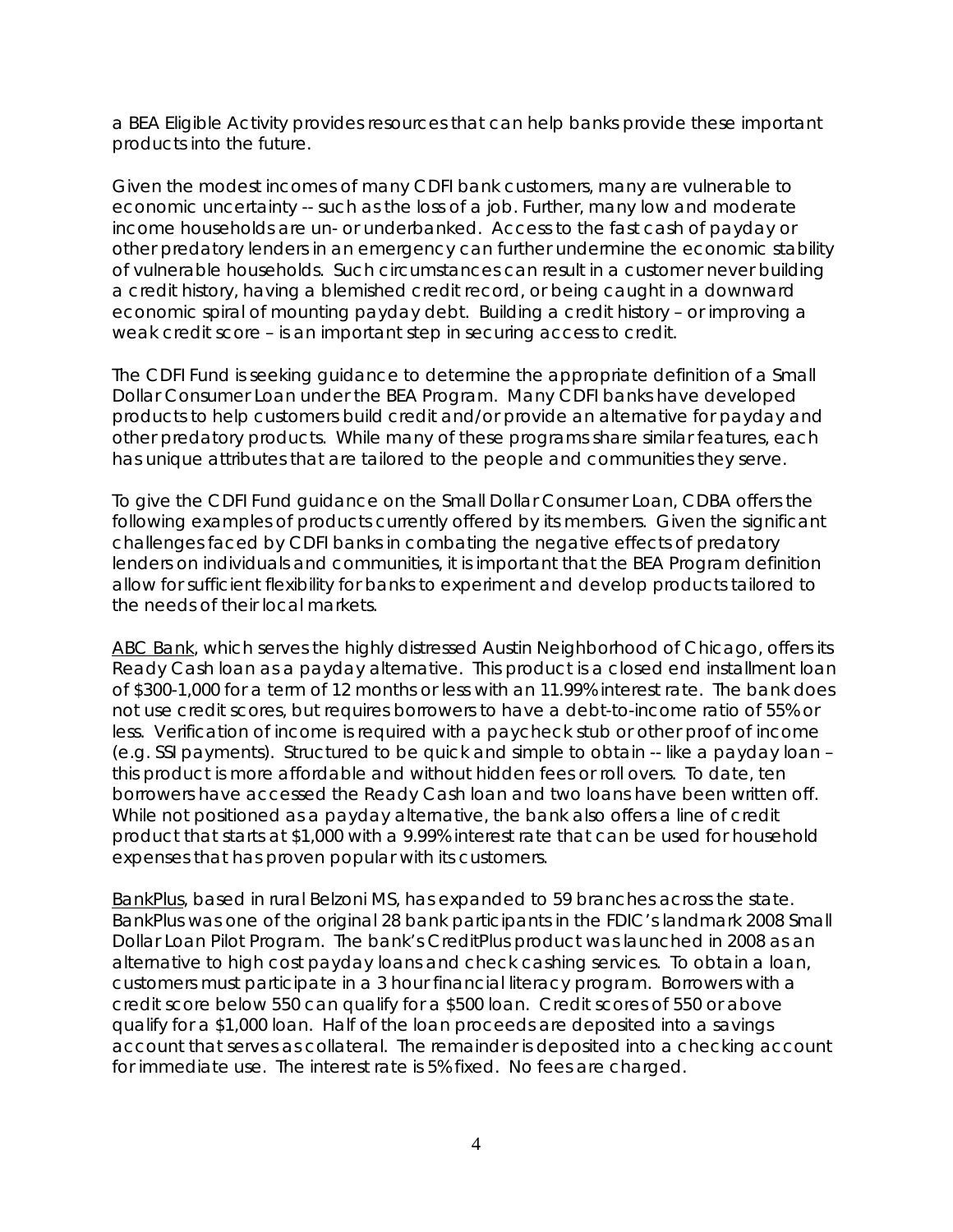From 2008 thru 2014, BankPlus originated 19,400 CreditPlus loans totaling \$14.8 million. Among 18,803 loans recently analyzed, 10,170 were to customers with only one CreditPlus loan while 8,600 were to customers with more than one loan. Among the latter group of customers, more than 51% increased their credit scores by an average of 47 points between the two loans. Nearly 16% of all CreditPlus participants had no credit score when they entered the program – meaning the program is reaching a key un- or underbanked market segment and enabling them to establish a credit history. Further, nearly 500 customers had a credit score of 620 or higher upon applying for their second CreditPlus loan. This score is a critical threshold required by the secondary market for those seeking mortgage financing to purchase a home. Approximately 32% decreased their score between the two loans and 1% reported no change in credit score. To date, approximately one-fourth of CreditPlus loans have been charged off which translates into 8% of total loan dollars (after capturing savings accounts held as collateral, payments received and/or recoveries).

Building on the success of this product, the CreditPlus Auto loan was created for customers completing two CreditPlus loans. The CreditPlus Auto product has the same underwriting terms as other BankPlus Auto loans, except that the interest rate is capped at 7.5% and customers are given 60 days before the first payment is due. Launched in late 2014, 14 loans totaling \$192,461.30 (average \$13,747) have been made. Borrower average credit score for these loans is 613 and the average interest rate is 7.018%.

Beneficial State Bank: Teaming with LendUp, Beneficial State Bank of Oakland, CA recently launched the Personal Builder Loan, an online product designed to meet customers' short term cash needs while helping them build credit. Positioned to provide an alternative to and compete with predatory online payday and cash advance sites, loans of \$750 and \$1,000 are available for a term of 9-12 months at a 25-29% APR interest rate (by comparison 1 million Californians take out payday loans each year and pay \$450 million in loan fees with an average APR of 459%). The product does not allow rollovers and all fees are fully and clearly disclosed at the time of application. As a borrower successfully repays, their credit score is reported to the major credit bureaus. If approved, a \$35 application fee is charged to borrowers. Loan decisions are made immediately, with approvals conditional upon income verification completed in the following 1-3 days. The design of the Personal Builder Program is informed by a similar pilot Beneficial State Bank ran from 2011-2013, gathering data across 1163 loans and over \$1.1 million loaned.

Under the Personal Builder Loan Program, LendUp is responsible for loan servicing and providing the on-line platform infrastructure. The bank provides capital for its customers' loans, has designed the underwriting criteria, and holds the portfolio of loans. Beneficial's customers have immediate access to the full \$750-\$1,000 in loans, whereas the LendUp ladder typically begins at \$150 and only after successful repayment of 10 loans would a Lend Up borrower have access to \$1,000. This program was launched in January 2015. Thus, no information is available yet on borrowers served or the performance of the program.

First Eagle Bank's Credit Builder Program is a combination low-interest loan and savings program that helps a customer establish a good payment history, an important step in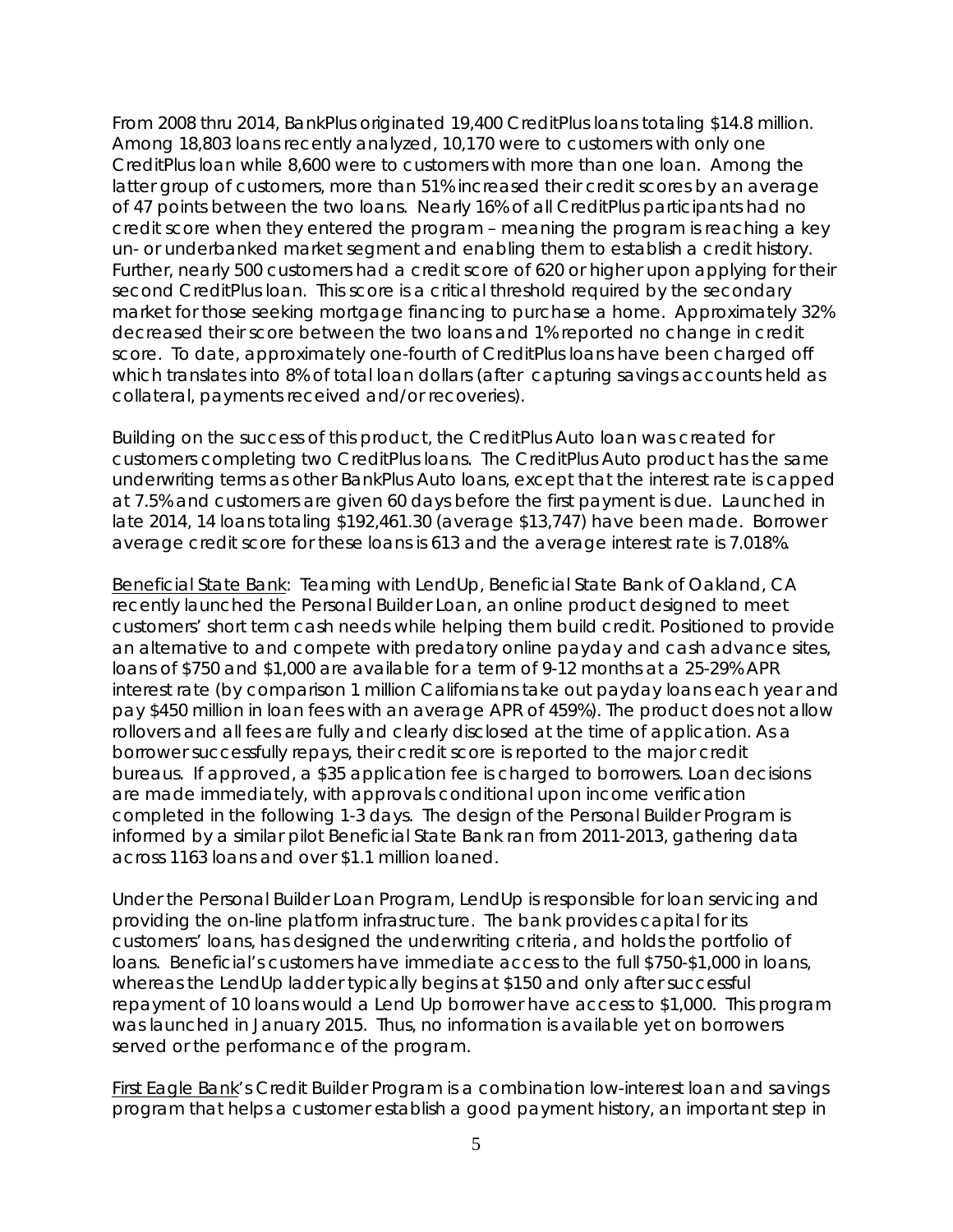building a higher credit score. Operating in the City of Chicago and surrounding areas, First Eagle serves neighborhoods that have been hit hard by the recession. The Bank has always taken an active role in its community and is committed to providing credit, capital, and financial services to underserved communities.

Customers can borrow from \$200 to \$2,500 for 9, 12 or 24 months at a 5% APR. No fees are charged and no credit score is needed to participate. The money borrowed is placed in a Savings Account at the bank that earns interest. When the customer makes a final payment, they can withdraw the money or leave it invested. By the end of the Credit Builder loan, customers typically see an improved credit score (based on payment history) and they have a jump start on savings. Launched in 2012, the Credit Builder program has 60 loans outstanding totaling \$59,200 at the end of 2014.

Guaranty Bank has developed two small dollar loan products to help customers build credit history and access credit in the heart of the rural Mississippi Delta. Both programs require completion of a series of financial literacy classes.

*New Horizon Saving Deposit Loan* is a credit builder product. Loans are available from \$500 to \$2,000 with an interest rate of 6% for a term of 12-24 months. A maximum debt-to-income ratio of 45% is required. Funds borrowed are deposited in the customer's bank account and held as collateral. If a customer does not have a bank account, a New Horizon account is created with no minimum balance required. When a customer makes a final loan payment, they can withdraw the funds. Over the term of the loan they are building their credit score and history.

*New Horizon Small Dollar Loan* is available to meet immediate household needs. Loans are available from \$500 to \$2,000 with an interest rate of 13% for a term of 9-24 months. A maximum debt-to-income ratio of 40% is required. A minimum credit score of 600 is required for loans above \$1,000. Customers without a credit score may be able to participate if all other program criteria are met. Half of borrowed funds are deposited in the customer's bank account as collateral and half is available for immediate use.

Over the past two years, 197 loans totaling \$224,019 have been originated, with a charge off rate of 1.64%. A total of 927 individuals have participated in financial literacy classes and 703 (79%) completed the 5-week course. Of this group, 197 customers took out a New Horizon loan.

Spring Bank: Based in Harlem and the South Bronx in New York City, Spring Bank was founded with a mission of providing financial services that were a responsive alternative to payday lenders and check cashing services. In 2014, Spring Bank launched two products focused as a payday alternative and to promote credit building.

*The Borrow-And-Save Loan* is available for \$500 to \$1,500 at an interest rate of 16% for a term of 6-12 months. A \$20 application fee is charged to all applicants.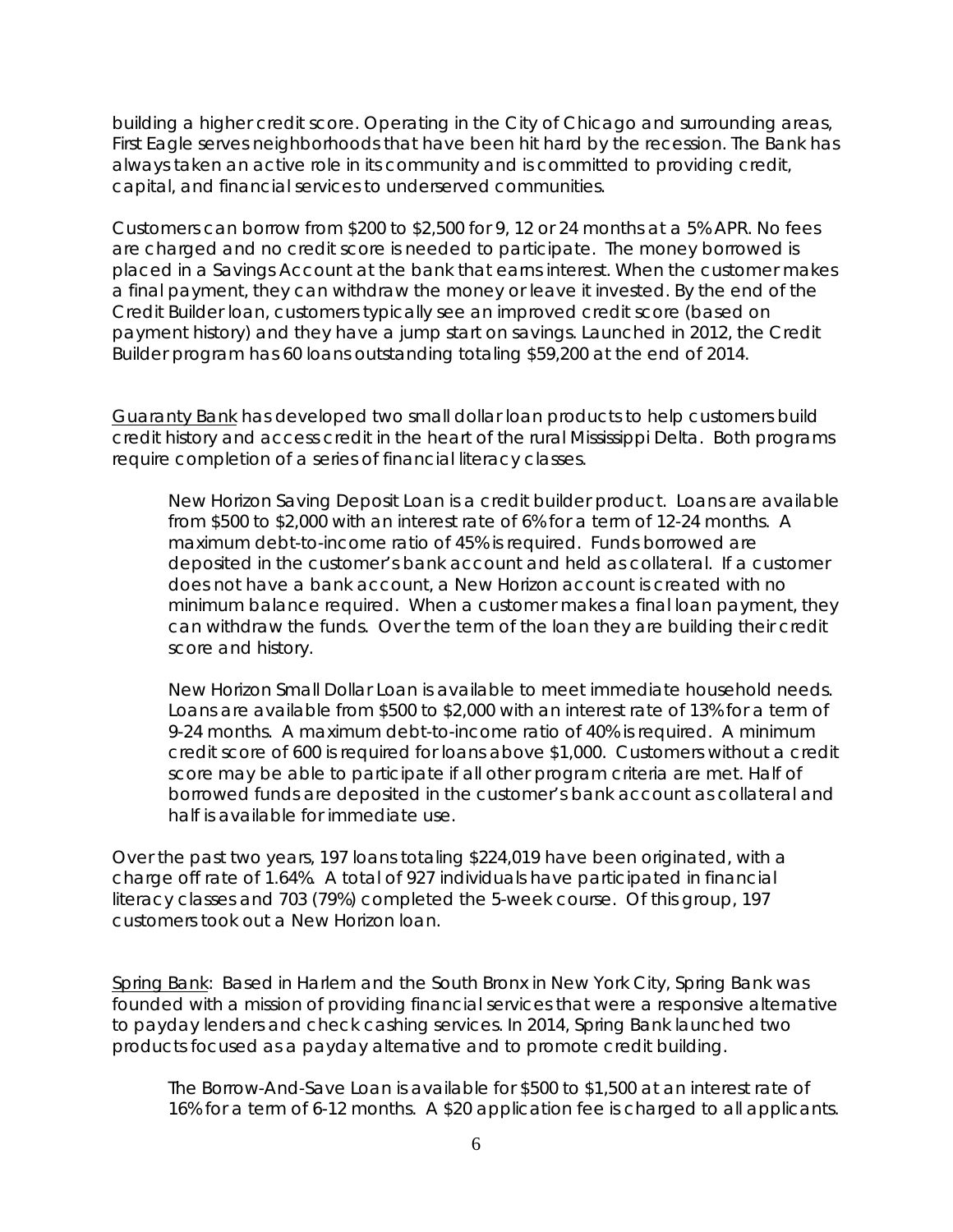At origination, loan proceeds are placed in a high yield savings account, of which 75% of the loan is available for immediate use while 25% is held in the savings account and available, with accumulated interest, when the loan is paid. The Borrow-and-Save loan is designed to provide affordable credit and encourage a regular savings plan. It also offers a financial alternative to the high-interest loans offered by non-bank providers. There is no minimum required credit score. Loans are underwritten on the ability to pay. Over the term of the loan, borrowers are establishing or improving their credit score and developing savings.

*The Credit Builder Loan* provides a way for customers to improve or establish a credit score. Customers can borrow from \$500 to \$1,500 at an interest rate of 8%. A \$20 application fee is charged to all applicants. There is no minimum required credit score. The money borrowed is placed in a savings account or CD at the bank. Over the term of the loan, the borrower makes monthly payments of principal and interest. At the end of the loan, all funds can be withdrawn. Customers should establish or see an improved credit score.

To date, the bank has served 70 applicants, including 44 that received loans. The bank has originated 27 Borrow and Save loans, 9 Credit Builder loans, and 8 Unsecured Consumer loans (these borrowers applied to Borrower and Save, but were eligible for a loan at a lower rate based on good credit scores). The Bank has referred an additional 26 customers to GreenPath, a non-profit credit counseling partner. The average annual income of these customers is \$23,000. Given the early stage of these products, no data on credit score improvements are available. To date, only one loan of \$600 has been written off. All other loans are performing.

State Bank & Trust of Greenwood Mississippi: Modeled on the FDIC's small dollar loan program guidelines, State Bank & Trust (SB&T) small-dollar loan program provides loans up to \$2,500 with an interest rate of 7.5% to 9.0% depending upon the Fair Isaac industry-developed score which approximately equates to a 600 credit bureau score. The credit score for the small dollar loan program is 10 points less than the other consumer product score requirements. The average credit score for these loans over the last two years was 666. The terms range from 12-24 months. Launched in 2009, the program has originated 1,323 loans totaling \$3,179,872. A maximum debt-to-income ratio of 40% is required. For loans under \$2,000 no fee is charged unless required by State law.

SB&T partnered with several other Mississippi based CDFIs and non-profits in 2014 to provide a credit building product – the SCORE product (Small-dollar, Credit, Overhaul, Repair, & Elevate). The credit score minimum for this product is lower than the small dollar loan program. This product is only offered after successful completion of a 12 hour financial literacy training program held over a five week period. Half of the funds borrowed are deposited into the customer's savings account and held as collateral. The borrower is also required to open a checking account for automatic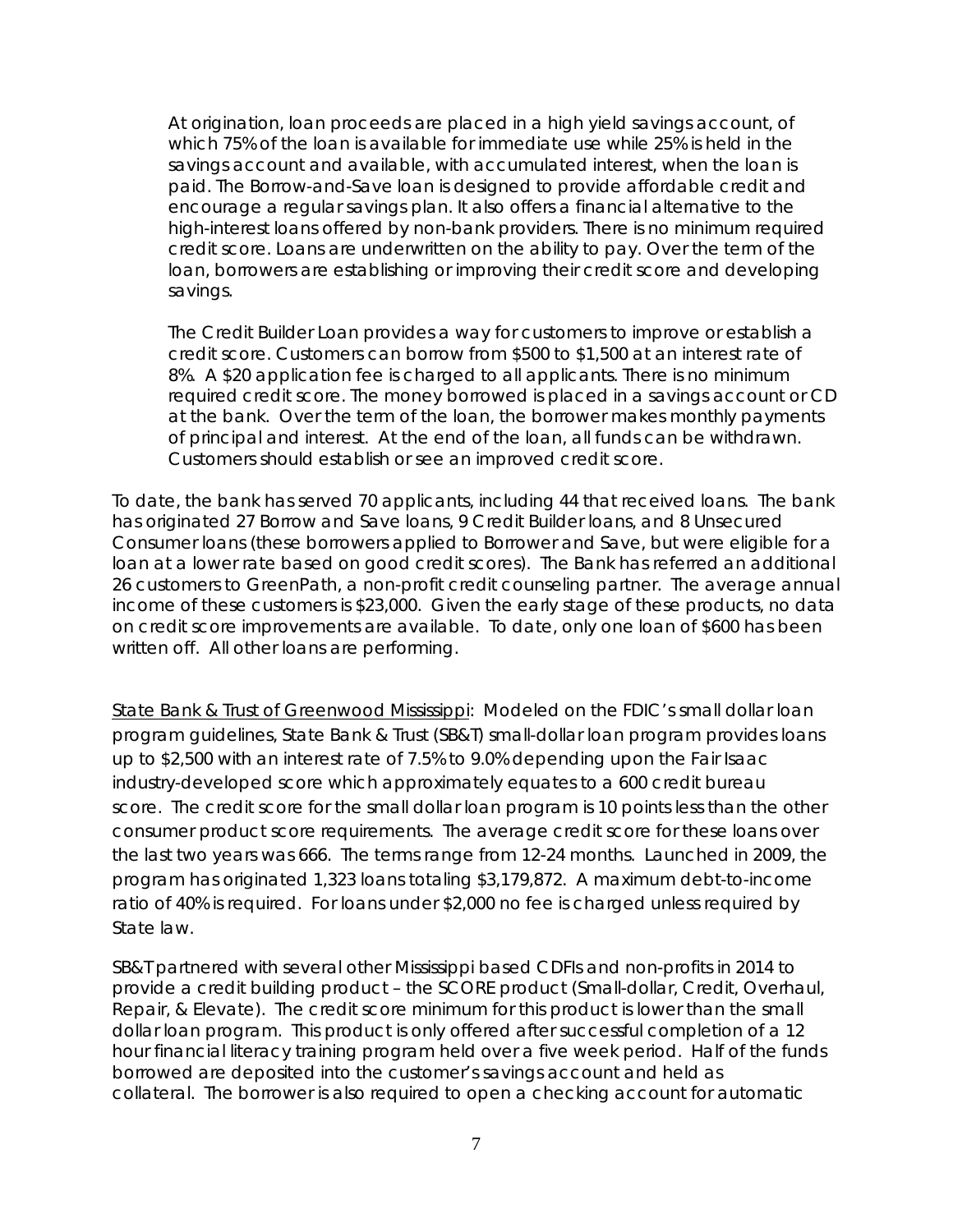draft of the loan payment. If the borrower does not qualify for a checking account, a special checking account is opened with a minimum required opening deposit of \$25 and a low monthly service charge of \$5 with no minimum balance requirement. A borrower with a credit score of 540-599 is eligible for up to a \$1,000 loan. With a credit score of 600 or more, a borrower can receive up to a \$2,000 loan. A maximum debt-toincome ratio of 40% is required. No fees are charged with an interest rate of 10%. The program has originated 10 loans totaling \$12,000 with an average credit score of 569. The median income of all loan applicants for this product is \$21,268. Since the bank began offering the product in July 2014, no loans have been past due.

In 2014, SB&T provided \$10,000 towards the required financial education classes. The banks involved with the product plan to expand this program throughout the State of Mississippi and are currently contacting other community banks within the State to align additional partners.

Sunrise Banks launched True Connect in 2014. True Connect is a small dollar installment loan targeted to low and moderate income individuals. True Connect is unique in that it is offered through an employer and works in tandem with a company's payroll system. True Connect is designed as a 12 month installment loan with payments of principal and interest and no fees. An individual can be approved for a loan amount of \$1,000, \$1,500 or \$2,000, capped at 8% of their wages to avoid excessive borrowing. True Connect is offered at 24.99% APR.

To qualify for the loan, an individual must be employed at their current employer for at least 6 months. As the product does not require a credit check, it is available to individuals with blemished credit records or individuals with no credit record. Successful repayments of the True Connect loan will help build the consumer's credit score. Sunrise offers financial literacy training through Financial Choice, a counseling and budget program available to all Sunrise Bank customers. Participation in the training program is not a requirement for a True Connect loan.

Sunrise initially tested the product with its own employees. The product has been marketed to a variety of small business, nonprofits, and public sector institutions in order to increase access to responsible products and services that help improve the financial health of the underserved. For example, a small business that is offering True Connect to its 50 employees has had 8 employees (16%) use the program – of which 87.5% of these loans are to those considered low-income. To date, 253 borrowers have obtained loans totaling \$333,000. While the product is still new, initial estimates of losses are 3%.

Southern Bancorp is on a mission to ensure access to affordable capital in rural Arkansas and the Mississippi Delta. Southern offers an array of small consumer loans in markets that often lack access to traditional financial products.

Collectively, Southern's 3,740 small loan customers borrowed an average amount of \$3,044 at an average interest rate of less than 7% (2014). These borrowers had an annual median income of \$38,000. Nearly 90% of these small loans were consumer loans, and of those about 13% were auto loans. Southern's small loans had a 1.5%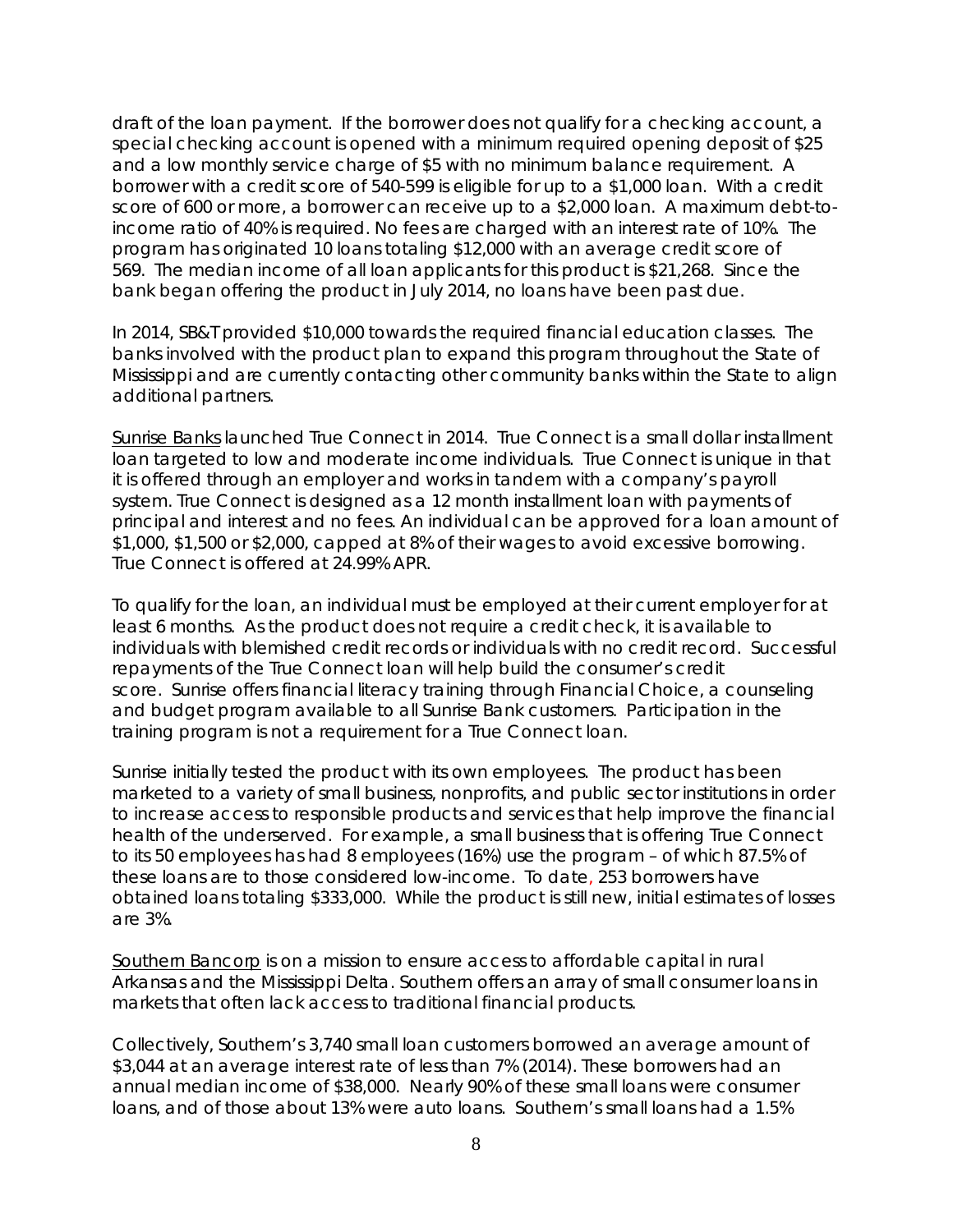charge-off rate and a 1.9% default rate. Southern's minimum credit score is 600 and borrower's debt-to-income ratio should not exceed 40%, but exceptions are permitted. Interest rates are set based on the borrowers' risk profile and loan collateral. Southern couples its loans with one-on-one financial literacy counseling. The details of the bank's small dollar loan programs are outlined below:

*Credit Builder CD Loan* assists customers build or repair credit. Loans are available from \$500 to \$1,000 at an interest rate of 5.7% for 12 months, of which half is deposited into an interest-bearing CD. Borrowers make payments, which are reported to the major credit bureaus until the loan is paid-off. Once the loan is paid off, the customer not only has a higher credit score, but has established a savings account. Southern has made 340 Credit Builder loans. Working with Southern's financial counselors, borrowers have increased credit scores by an average of 59 points.

*Teacher Certification Loan* product was launched to retain high quality classroom teachers and boost teachers' professional achievements. Loans of up to \$2,500 at 5% for 5 months are available to cover costs associated with National Board Certification (the highest standard for teachers). With certification, teachers with modest income can improve their average salaries by 16%. To date, Southern has made 12 Teacher Certification Loans totaling \$30,960.

*Debt Consolidation Loans* are available to help customers escape from high cost lending traps and credit card debt. In 2014, Southern served 166 people with debt consolation loans averaging \$4,100 and 88 loans for medical expenses which averaged \$3,300. The average interest rate on this product is 7.8% with an average term of 18 months.

*Auto Loans* are available as an alternative to high priced auto dealer financing that often charge rates comparable to payday lenders, as compared to an average interest rate of 8.6% offered by the bank. Southern's 234 vehicle loans averaged just over \$5,000 each (2014) for an average term of 24 months.

*Fresh Start Loan* assists customers with overdrawn checking accounts by helping them gradually repay the overdrawn amount, and by returning their account to current status. Southern made nearly 300 Fresh Start loans in 2014 at an average rate of 0% for a term of 9 months.

United Bank of Atmore, Alabama: Serving southwest Alabama and northwest Florida, the rural economy served by United Bank is based on agriculture and home grown businesses and has a median income in 2013 of 58% of the Alabama statewide median and 48% of the United States median income. The bank launched its Credit Advantage Small Dollar Loan Program in May 2014 to encourage savings, educate customers with modest incomes about how to improve their personal finances, and serve as an alternative to high cost non-bank providers.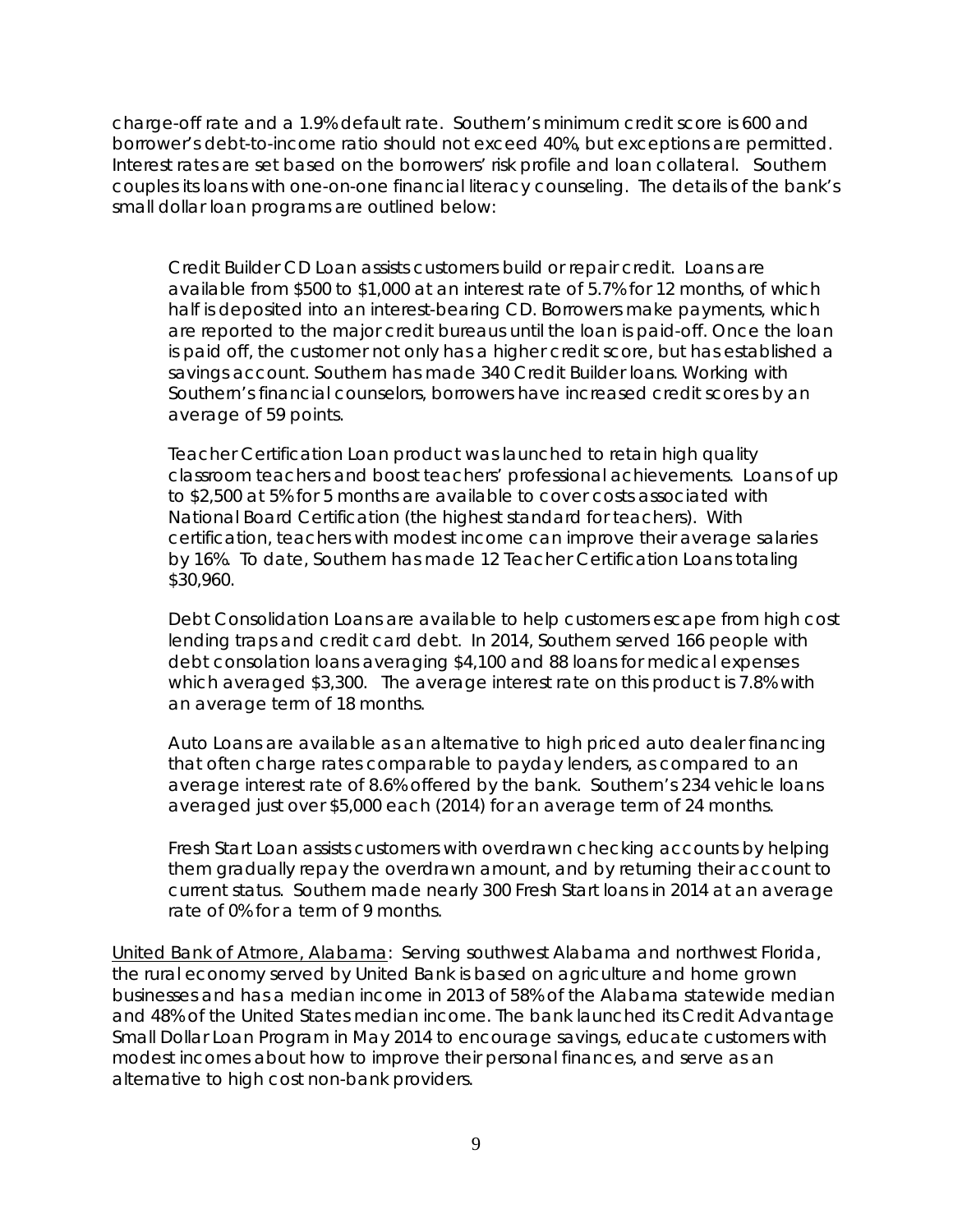*Credit Advantage* loans are available for amounts of \$500 to \$2,000, of which half is placed in a CD as collateral. The CD is held as collateral for the term of the loan – but a hardship withdrawal waiver will be considered on a case-by-case basis for emergencies. Terms are available for 12, 18 and 24 months at a 10% interest rate. Fees are not charged on the account. The account is available for customers with credit scores up to 625, a maximum debt-to-income ratio of 47%. Customers with no credit score may qualify for up to \$1,000. To receive a second loan, customers must complete a financial education course conducted by Consumer Credit Counseling Services of Mobile. Customers may receive up to 3 Credit Advantage Loans.

The bank has originated 59 Credit Advantage loans totaling \$80,720. The average income of customers is \$28,310 and average household size is 2.55 people. Incomes range from \$8,000-\$65,000. Given the early stage of the program, no data on credit score improvements are available. To date, 8 of the 59 loans have been charged off, resulting in a loss rate of 9.29%.

Urban Partnership Bank, which serves distressed communities in Chicago and Detroit, offers two secured Certificate of Deposit products that allow customers to access "next day" funds – a Consumer Installment Loan and a line of credit.

*UPB Consumer Installment* loan is available in amounts of \$1,000 to \$50,000 at an interest rate of 3.0 – 3.75% for up to 5 years. Payments are fully amortizing. All borrowed funds are deposited in the customer's bank account as collateral and is available for immediate use.

*UPB CD Secured Line of Credit* is available in amounts of \$1,000 to \$250,000 (depending on credit limit) at a variable interest rate with interest only payments. All borrowed funds are deposited in the customer's bank account as collateral and is available for immediate use. Interest rates are index based on the prime rate and capped at prime. A customer can pay down the principal and draw down new funds throughout the term of the loan.

No credit scores are required and no fees are charged for either product. Financial literacy workshops are available to all customers, but not required. To date, the two products have served 16 customers. All of the customers have borrowed \$30,000 or less. Fifteen customers have borrowed less than \$12,000 (5 below \$2,500, 1 less than \$5,000, and 5 at or below \$10,000). All loans are performing.

Recommendations:

• Flexibility: As the case studies above demonstrate, a significant number of CDFI banks have designed and are testing a wide variety of Small Dollar Consumer Loan products. All of the banks share the same goal of providing a consumerfriendly and responsible alternative to payday, check cashing and other predatory lending products. Each, however, has designed unique products that are tailored to the markets they work in or customers they serve. Most of these products are new -- with the majority launched within the past two years. Thus,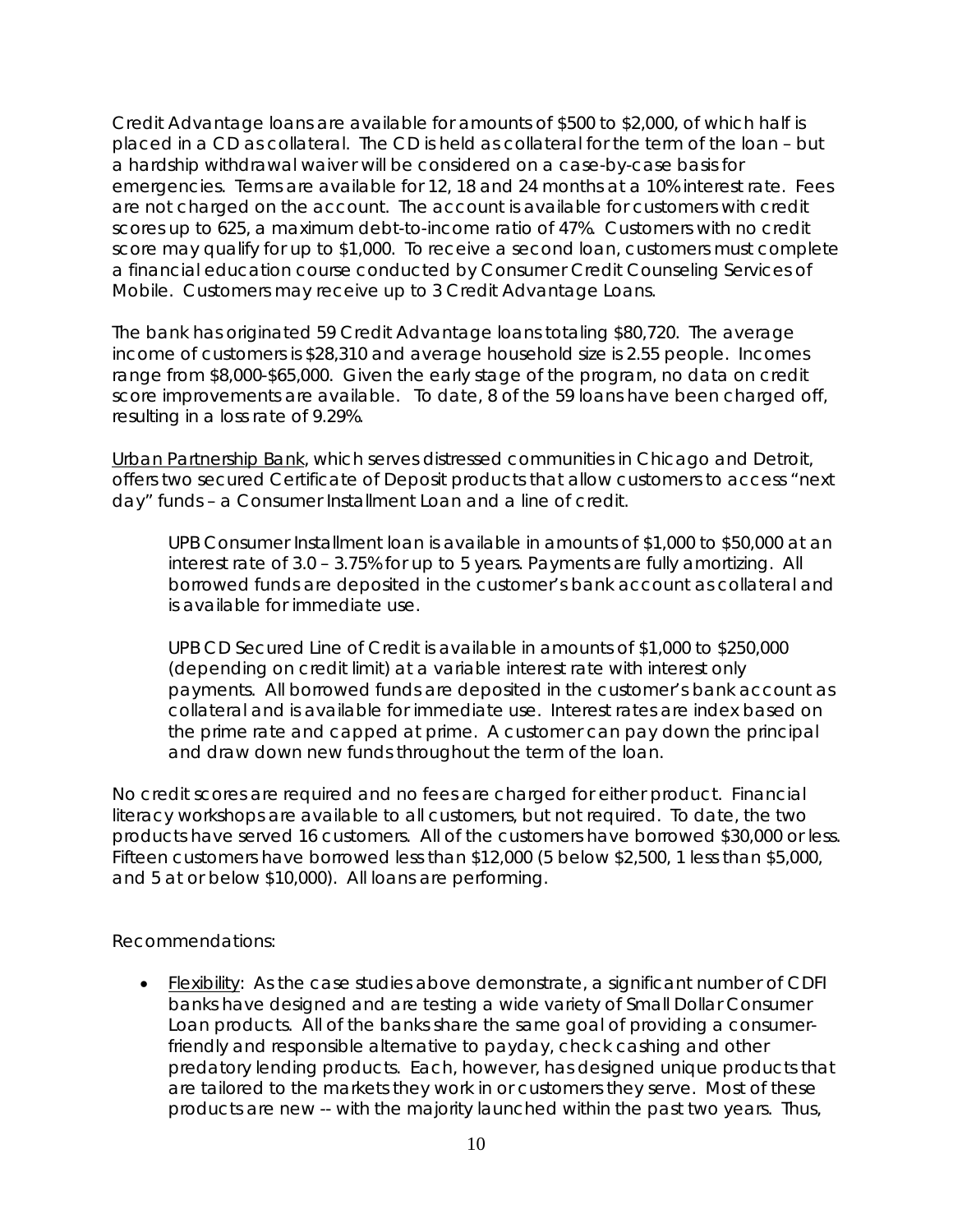the outcomes are still too early to fully evaluate. We recommend that the definition of a Small Dollar Consumer Loan be sufficiently flexible to allow CDFI banks to design programs to meet the wide variety needs of consumers in different markets.

- Dollar Limits: While most of the CDFI bank Small Dollar Consumer Loans have loan amounts capped at \$2,500, others have higher limits. In the interest of promoting innovation and experimentation at this early stage of product development, we recommend that the CDFI not cap eligible Small Dollar Consumer Loans at \$2,500. Rather, we suggest the higher ceiling of \$5,000 which is under consideration by the CDFI Fund. Given the small dollar among of this type of loan product relative to the expense of product delivery, we recommend the CDFI Fund give consideration to increased weighting for any priority factor that is assigned to Small Dollar Consumer Loans.
- Financial Literacy: We recommend that Community Services used to promote financial literacy and which is provided directly in conjunction with delivery of Small Dollar Consumer Loans be reported and ranked as a Distressed Community activity (versus a Service Activity). The rationale for this recommendation is that such services are often an integral component of the loan product without which it reduces the effectiveness of the loan product. The services component is often the most expensive part of making a loan and cannot be recovered from any interest or fees (if any) generated by the product. Helping banks recover a portion of these expenses, will encourage more institutions to offer similar products.
- Auto Loans/Auto Title Loans: A growing area of concern among many CDFI banks are the growing predatory lending practices of auto dealers and title lenders in their communities. Like other forms of predatory lending, consumers with modest incomes are most likely to be targeted for subprime auto and auto title lending. This issue is particularly important in rural economies whereby it is critically important for residents to have a car to travel to work because public transportation systems are inadequate or non-existent.

Subprime auto financing is growing rapidly. Experian Automotive reports that outstanding auto loan balances reached a record breaking \$870 million in Q3 2014 – an increase of 9.9% and 24.5% over the same period in 2013 and 2012, respectively. Loans below prime credit comprise 38.7% of this market. The Federal Reserve reports that the "dollar value of originations to people with credit score below 660 has roughly doubled since 2009 while originations for other credit score groups increased by only about half. " Analysis conducted by the Center Responsible Lending identified a 70% increase in repossession rates for auto loans between 2013 and 2014.<sup>1</sup> The increases could be traced to loosened underwriting standards, as measured by increased Loan-to-Value rates and

<span id="page-10-0"></span><sup>1</sup> Center for Responsible Lending Issue Brief, "Reckless Driving: Implications of Recent Subprime Auto Finance Growth," January 2015.  $\overline{a}$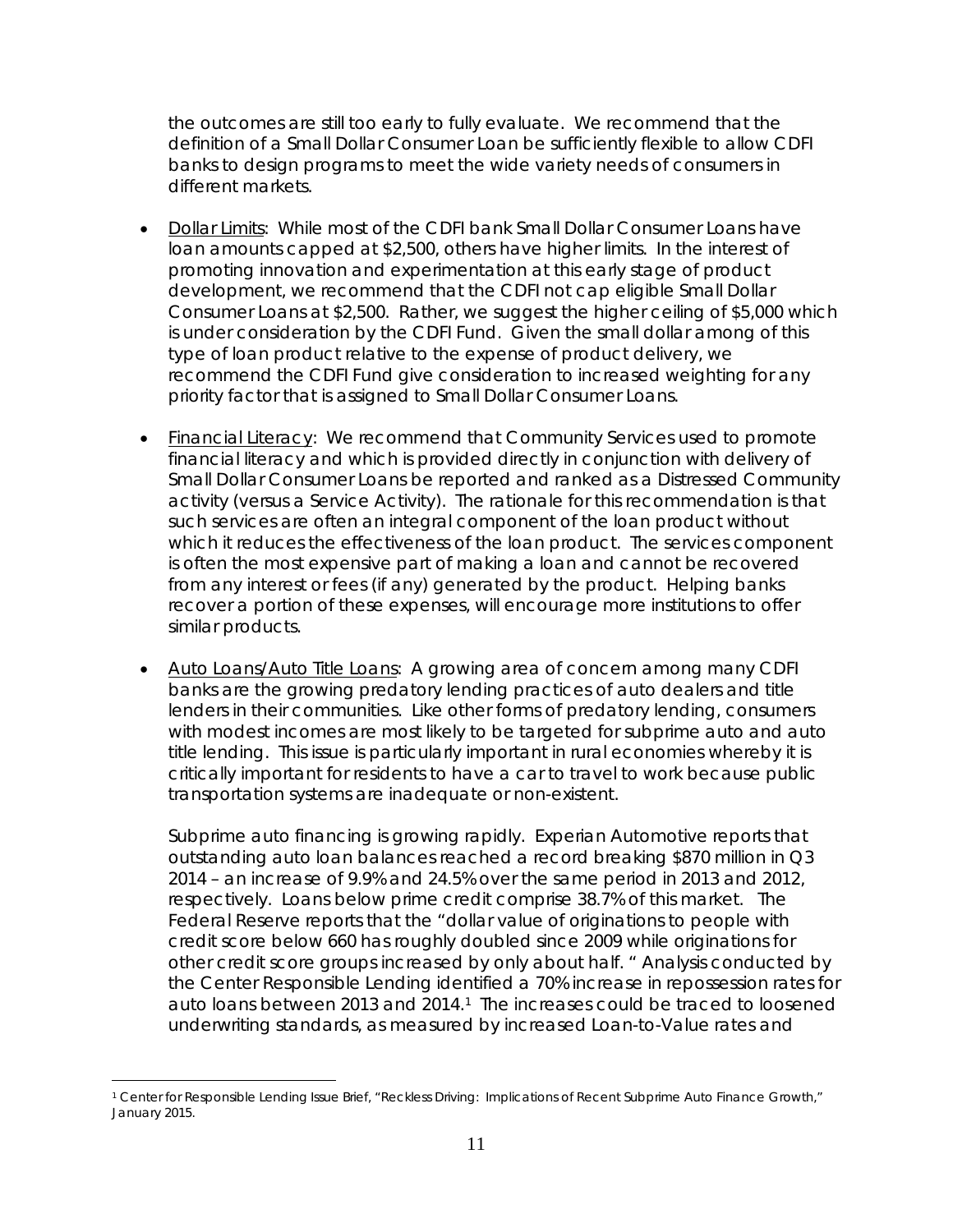longer terms. These features coupled with dealer interest rate mark-ups increased the probability of default.

An auto-title loan is a loan secured by a borrower's title to a vehicle owned outright. A 2013 report<sup>2</sup> by the Consumer Federation of American and the Center for Responsible Lending, identified 7,730 auto-title lenders in 21 states costing borrowers \$3.6 billion each year in interest and \$1.6 billion in loans. The average auto-title borrower renews their (typically 30 day) loan 8 times, paying \$2,142 in interest for \$951 in credit. The Annualized Percent Rates (APR) on these loans was 300% and excessive considering that the average Loan-to-Value on the loans analyzed was 26%. Further, 1 in 6 borrowers faced repossession with repossession fees averaging half of the loan balance. Like pay day loans, a typical auto-title loan requires no credit check. Unlike payday loans, borrowers can qualify without a bank account or proof of employment. Like most predatory lending, the combination of features of an auto-title loan places customers at high risk of being trapped into a long-term debt.

While the Consumer Financial Protection Bureau has begun to focus more attention on curbing deceptive and abusive auto and auto-title lending, consumers need to have alternatives. Regulated financial institutions provide a safer, more responsible alternative for these products. Thus, CDBA recommends that the CDFI Fund consider adding such products to BEA Eligible Activities to provide CDFI banks with incentives to offer better choices to consumers in low income communities. If such a product were offered, we recommend that the dollar limit be not less than \$10,000 per loan, but not in excess of \$20,000.

## **D. Other Questions**

As part of the notice, the CDFI Fund invited comments on the following subjects:

## **Whether the collection of information is necessary for the proper performance of the functions of the CDFI Fund, including whether the information shall have practical utility.**

CDBA Comment: Generally, the collection of data required under the BEA Program is necessary for assessing Eligible Activities under the program.

## **The accuracy of the CDFI Fund's estimate of the burden of the collection of information.**

CDBA Comment: The CDFI Fund's estimate of 15 hours to complete the application is generally correct. The hours to collect the data needed to complete the application, however, are substantially greater and highly variable depending on the scope of activities that an applicant chooses to report (e.g. CDFI Support Activities, Development Services) and volume of those activities. Collection of the data and supporting documentation is often collected by banks throughout the calendar year.

<span id="page-11-0"></span><sup>2</sup> Consumer Federation of America and Center for Responsible Lending, "Driven to Disaster: Car-Title Lending and Its Impact on Consumer," February 28, 2013  $\overline{a}$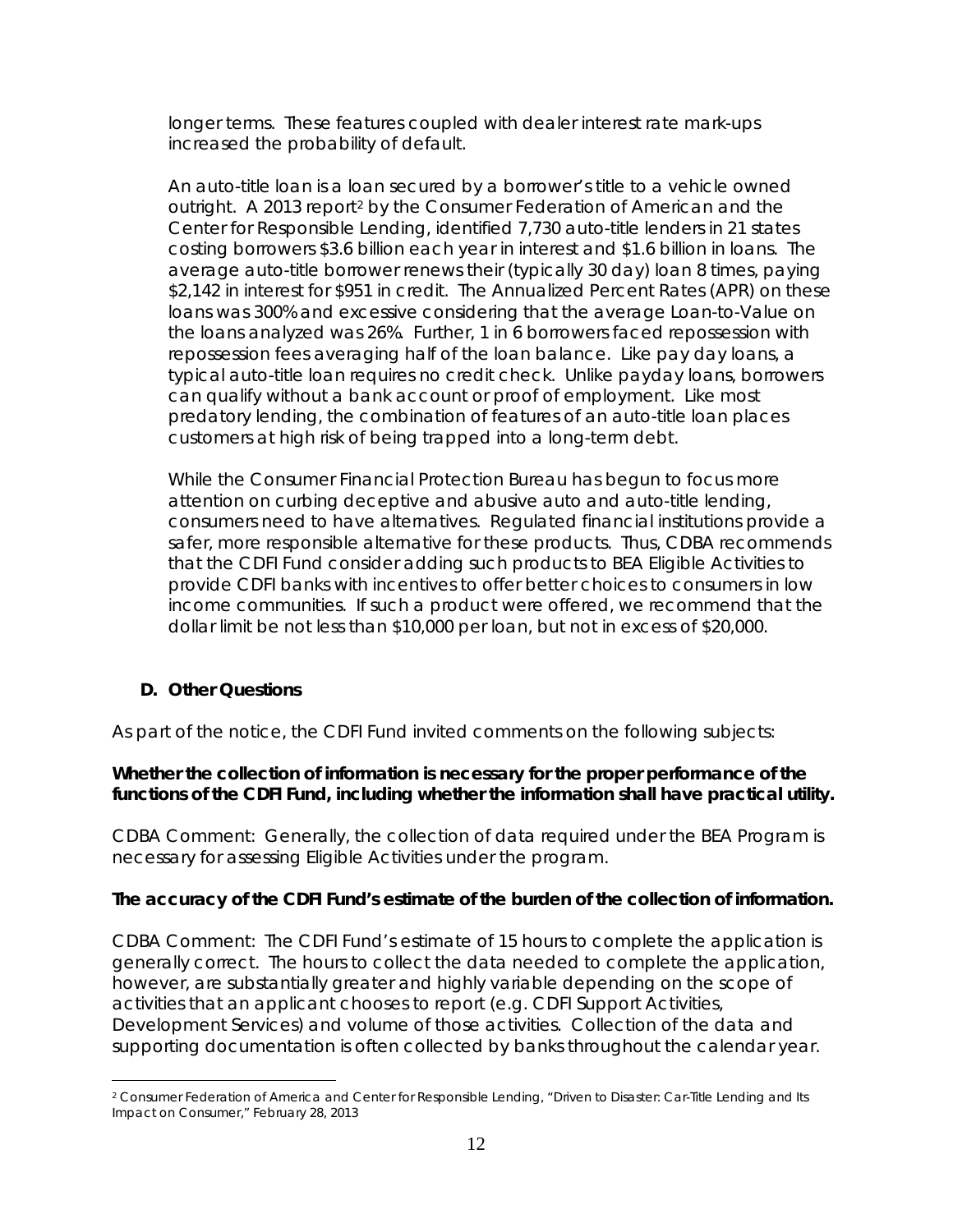Since most CDFI banks report Distressed Community Activities as part of their application, banks estimated time to collect the data and documentation needed to file a BEA application ranges from 20-100 hours (in addition to the 15 hours to complete the application itself) depending on the size of the institution, volume of activities reported, capacity of staff and internal systems, and other factors.

#### **Ways to enhance the quality, utility, and clarity of the information to be collected;**

CDBA Comment: The draft FY 2015 BEA Program application and the reporting requirements are substantially the same as the prior application. Thus, we do not believe that it will impose a materially greater burden than the prior application. We do not have any specific recommendations to enhance the quality, utility and clarity of the information to be collected.

### **Ways to minimize the burden of the collection of information on respondents, including through the use of technology.**

Geocoding: The most burdensome aspect of the application process is using the CDFI Fund's online geocoder. Enhancing the technological capacity and speed of the geocoder to allow for faster mass uploading of transaction data would significantly reduce the number of hours needed to prepare an application. Alternatively, if the CDFI Fund could accept comparable data collected through other commercially available geocoding software or technology platforms in lieu of mandating the use of its geocoder, it could significantly reduce time burden and cost for applicants.

Technology Challenges: We wish to note that during the FY 2014 funding round, several banks reported discrepancies between the loans deemed eligible under the BEA regulations and Notice of Funding Availability and what the myCDFI geocoder determined to be qualified. We ask that the CDFI Fund give attention to correcting the geocoder discrepancies in time for the FY 2015 funding round.

Eligible Activity Definitions: In preparation for the FY 2016 funding round, we urge you to revisit the regulations and application to create greater alignment between the definitions of Eligible Activities and reporting categories required for the regulators' Call Reports. Greater alignment would ease information collection. Currently, each loan reported from a bank's core system (which use loan categories defined by the regulatory agencies) must be manually reviewed to reconcile with the BEA Eligible Activity definitions in order to be reported to the CDFI Fund in the correct categories. This process is laborious and time consuming.

### **Estimates of capital or start-up costs and costs of operation, maintenance, and purchase of services to provide information.**

Response: As noted above, the start-up and ongoing costs to participate in the BEA Program vary significantly depending on the scope of activities that an applicant chooses to report (e.g. CDFI Support Activities, Development Services), volume of those activities reported, the size of the institution, capacity of internal systems, and other factors. This cost is difficult to estimate.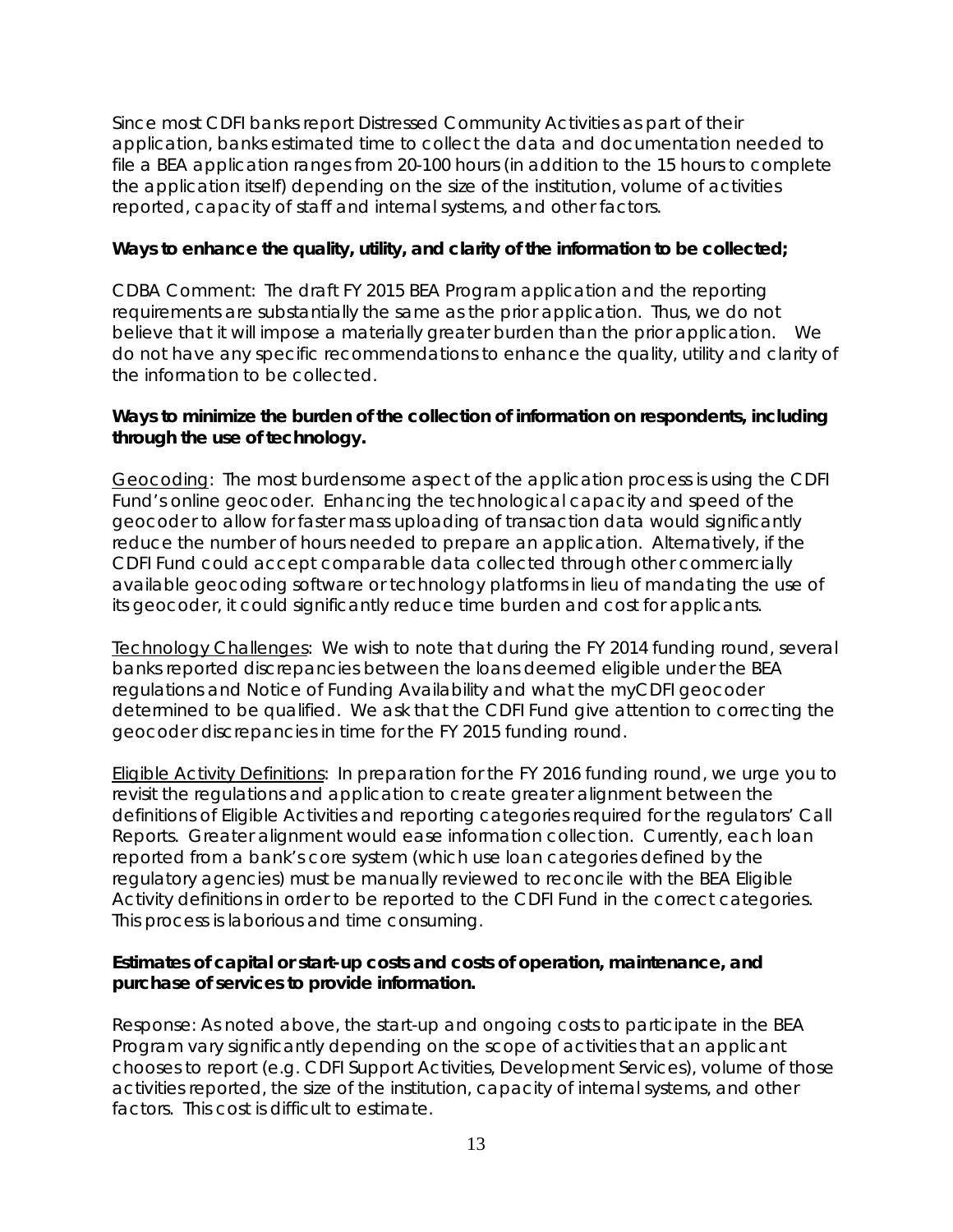In closing, we thank the CDFI Fund for the opportunity to comment on the FY 2015 BEA Program application. This program is very important to the CDFI bank sector. We look forward to working with you.

If you have any questions, please contact Jeannine Jacokes at 202-689-8935 ext. 222 or jacokesj@pcgloanfund.org.

Sincerely,

The Membership of the Community Development Bankers Association

1st Southwest Bank ABC Bank Albina Community Bank Bank of Anguilla Bank of Kilmichael Bank of Montgomery Bank of Vernon Bank2 BankFirst Financial **BankPlus** Beneficial State Bank Broadway Federal Bank Carver Federal Savings Bank Carver State Bank Central Bank of Kansas City City First Bank of DC City National Bank of New Jersey Community Bancshares of MS Community Bank of the Bay Community Capital Bank of Virginia Finance and Thrift First American International Bank First Eagle Bank First Independence Bank First Security Bank Guaranty Bank & Trust Illinois Service Federal Savings and Loan Association Industrial Bank International Bank of Chicago Mechanics and Farmers Bank Merchants and Planters Bank Metro Bank Mission Valley Bank